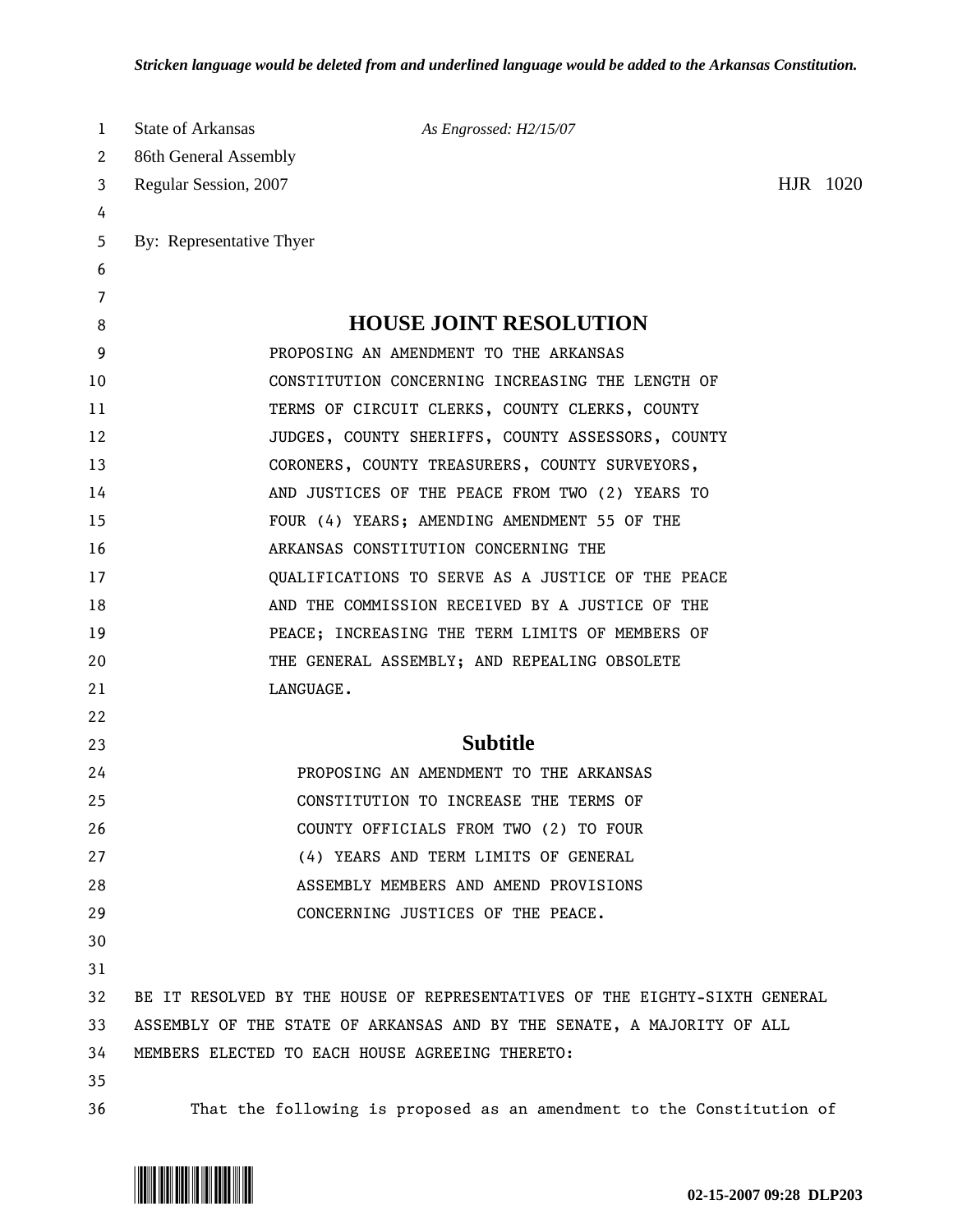## **As Engrossed: H2/15/07 HJR1020**

1 the State of Arkansas, and upon being submitted to the electors of the state 2 for approval or rejection at the next general election for Representatives 3 and Senators, if a majority of the electors voting thereon at the election 4 adopt the amendment, the amendment shall become a part of the Constitution of 5 the State of Arkansas, to wit: 6 7 SECTION 1. Section 19 of Article 7 of the Arkansas Constitution is 8 amended to read as follows: 9 § 19. Circuit clerks - Election - Term of office - Ex-officio duties - 10 County clerks elected in certain counties. 11 *(a) The clerks of the circuit courts shall be elected by the qualified*  12 *electors of the several counties for the term of*  $\epsilon$ *we four (4) years<sub>r</sub> and* 13 *shall be ex-officio clerks of the county and probate courts, ex-officio*  14 *probate clerks of the circuit courts, and recorder; provided, that in.* 15 *(b) However, any county having a population exceeding fifteen thousand*  16 *inhabitants, as shown by the last Federal census, there shall be elected may*  17 elect a county clerk<sub>y</sub> in like manner as the clerk of the circuit court<sub>y</sub> for 18 *the term of four (4) years. <del>, and in</del> In such a case, the county clerk shall be* 19 *ex-officio probate clerk of the probate circuit court of such the county*  20 *until otherwise provided by the General Assembly.*  21 22 SECTION 2. Section 29 of Article 7 of the Arkansas Constitution is 23 amended to read as follows: 24 § 29. County judge - Election - Term - Qualifications. 25 *The Judge of the County Court shall be elected by the qualified*  26 *electors of the county for the term of two four (4) years. He or she shall*  27 *be:* 28 *(1) at At least twenty-five (25) years of age,;* 29 *(2) a A citizen of the United States,;*  30 *(3) a man A person of upright character, and of good business*  31 *education, and;*  32 *(4) a A resident of the State for two (2) years before his or her* 33 *election; and*  34 *(5) a A resident of the county at the time of his or her* 35 *election, and during his or her continuance in office.*  36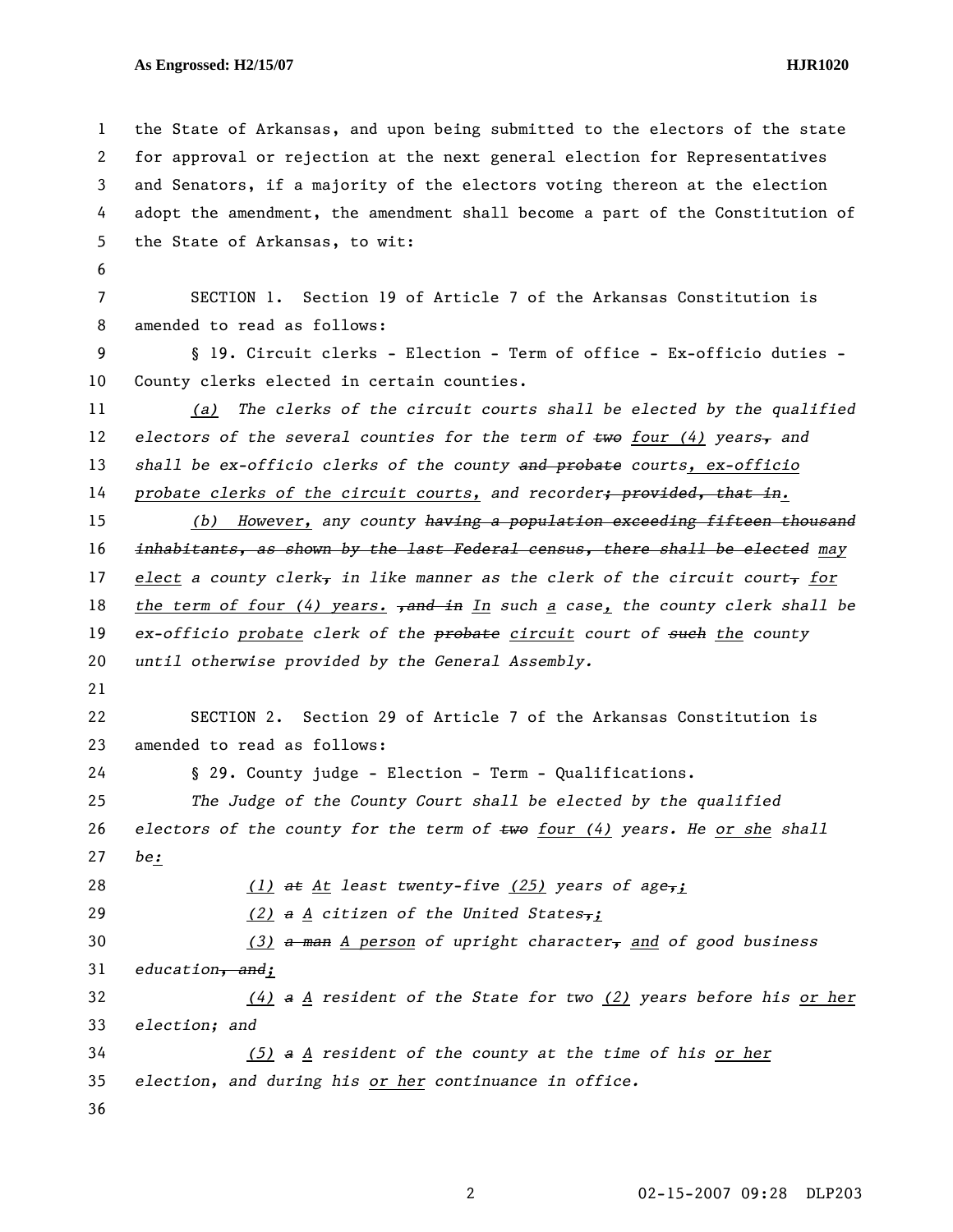```
1 SECTION 3. Section 38 of Article 7 of the Arkansas Constitution is 
2 repealed. 
3 § 38. Justices of the peace - Election - Term - Oath. 
 4 The qualified electors of each township shall elect the Justices of the 
5 Peace for the term of two years; who shall be commissioned by the Governor, 
6 and their official oath shall be indorsed on the commission." 
7 
8 SECTION 4. Section 41 of Article 7 of the Arkansas Constitution is 
9 repealed. 
10 § 41. Qualifications of justice of peace. 
11 A Justice of the Peace shall be a qualified elector and a resident of 
12 the township for which he is elected.
13 
14 SECTION 5. Section 46 of Article 7 of the Arkansas Constitution is 
15 amended to read as follows: 
16 § 46. County executive officers - Compensation of county assessor. 
17 (a) The qualified electors of each county shall elect:
18 (1) one One (1) Sheriff, who shall be ex-officio collector of 
19 taxes, unless otherwise provided by law; 
20 (2) one One (1) Assessor,;
21 (3) one One (1) Coroner,;
22 (4) one One (1) Treasurer, who shall be ex-officio treasurer of 
23 the common school fund of the county,; and 
24 (5) one One (1) County Surveyor;.
25 (b) A person elected under subsection (a) of this section shall serve
26 for the term of two four (4) years, with such duties as are now or may be 
27 prescribed by law: Provided, that. However, no per centum shall ever be paid 
28 to assessors upon the valuation or assessment of property by them. 
29 
30 SECTION 6. Amendment 41 of the Arkansas Constitution is amended to 
31 read as follows: 
32 Election of county clerk. 
33 (a) The provisions for the election of a County Clerk upon a 
34 population basis are hereby abolished. 
35 (b) and there may be elected a A County Clerk may be elected in like 
36 manner as a Circuit Clerk, for the term of four (4) years. and in In such
```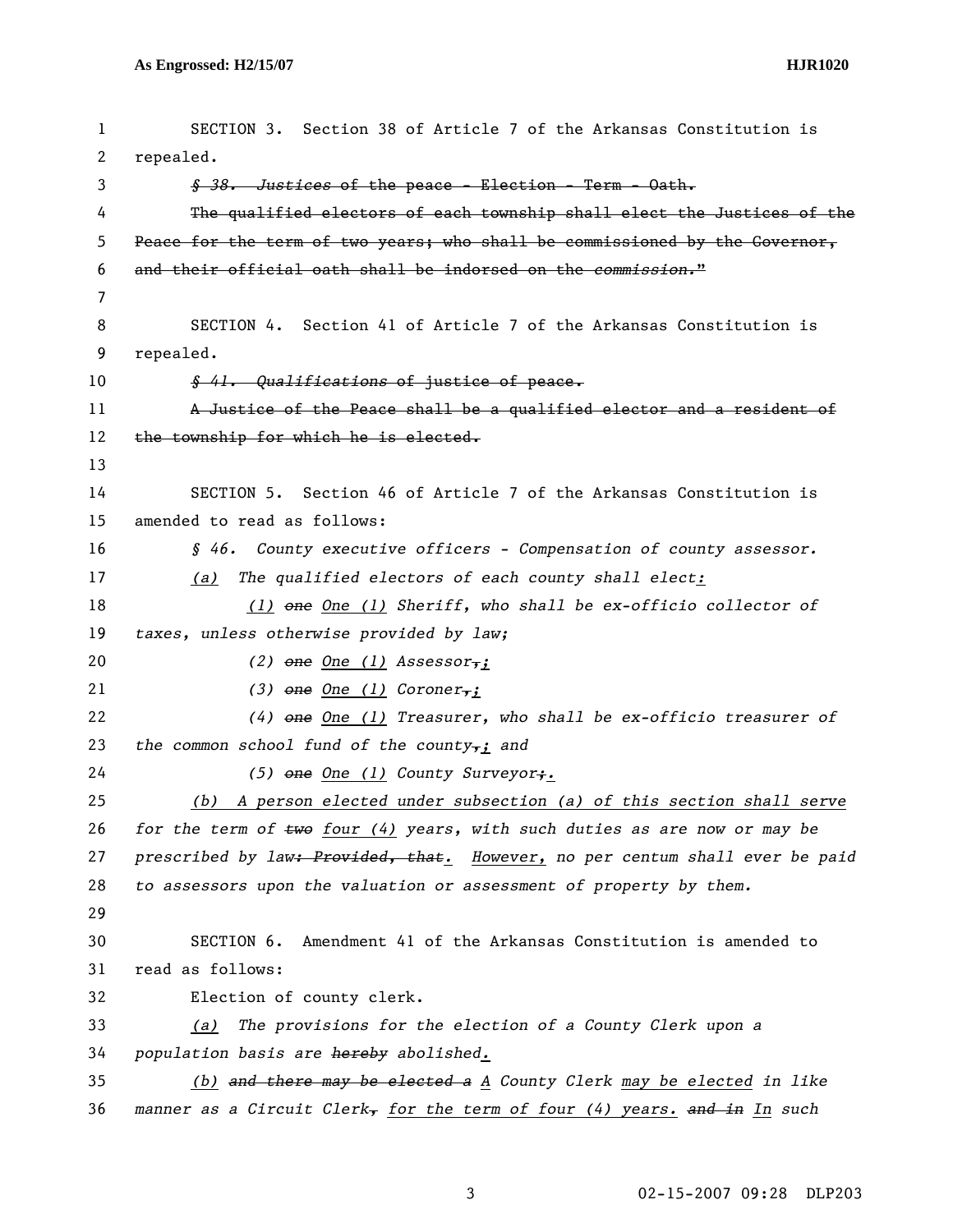1 *cases, the County Clerk may shall be ex officio Probate Clerk of the Probate* 2 *Circuit Court of such the county until otherwise provided by the General*  3 *Assembly.*  4 5 SECTION 7. Section 2 of Amendment 55 of the Arkansas Constitution is 6 amended to read as follows: 7 § 2. Composition of quorum court - Power over elective offices. 8 (a)(1) No county's Quorum Court shall be comprised of fewer than nine 9 (9) justices of the peace, nor comprised of more than fifteen (15) justices 10 of the peace. 11 (2) A justice of the peace shall be elected for a term of four 12 (4) years, except that the term prior to an apportionment shall be a two-year 13 term. 14 (3) A justice of the peace shall be a qualified elector and a 15 resident of the district for which he or she is elected. 16 (4) A justice of the peace shall be commissioned by the Governor, 17 and his or her official oath shall be indorsed on the commission. 18 (5) The number of justices of the peace that comprise a county's 19 Quorum Court shall be determined by law. 20 (6) The county's Election Commission shall, after each decennial 21 census, divide the county into convenient and single member districts so that 22 the Quorum Court shall be based upon the inhabitants of the county with each 23 member representing, as nearly as practicable, an equal number thereof. 24 (b) The Quorum Court may create, consolidate, separate, revise, or 25 abandon any elective county office or offices except during the term thereof; 26 provided, however, that a majority of those voting on the question at a 27 general election have approved said action. 28 29 SECTION 8. Section 2 of Amendment 73 to the Constitution of the State 30 of Arkansas is amended to read as follows: 31 § 2. Legislative Branch. 32 (a)(1) The Arkansas House of Representatives shall consist of members 33 to be chosen every second year by the qualified electors of the several 34 counties. 35 (2) No member of the Arkansas House of Representatives may serve 36 *more than three six (6) such two year two-year terms.*